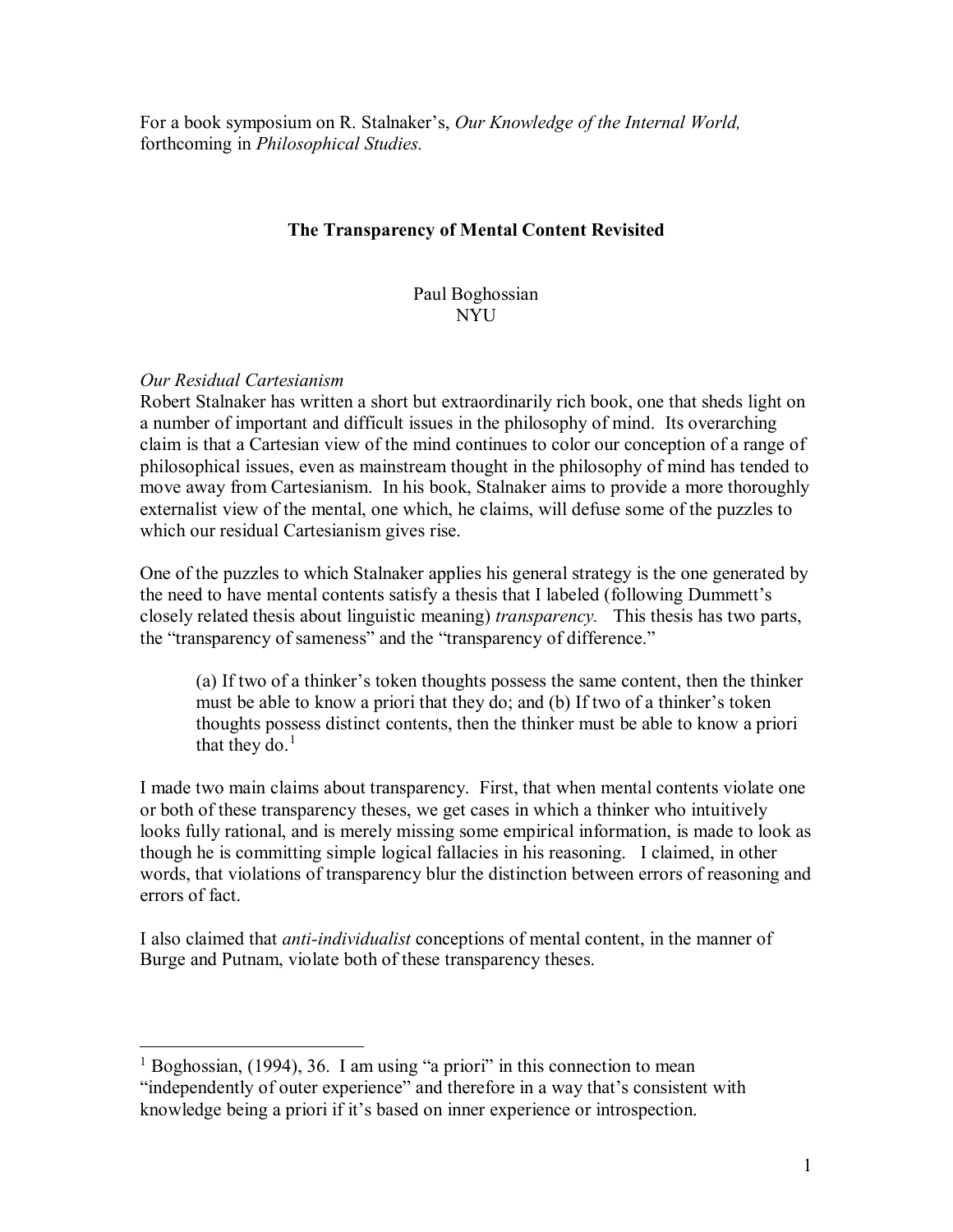If these two claims are correct, this poses a problem for anti-individualist conceptions of mental content, for any adequate theory of mental content should observe the distinction between errors of reasoning and errors of fact.

Stalnaker agrees with this desideratum:

I agree … that we ascribe thoughts in order to explain action, and to assess the reasoning of thinkers, and that such explanations and assessments cannot turn on facts that are inaccessible to the subject. If we could be wrong, on empirical grounds, about the contents of our own thoughts, then we could be wrong, on empirical grounds, about the validity of our reasoning, and this seems incompatible with the idea that we can separate the assessment of the reasoning from assessment of the truth of the premises….(114)

#### He argues, though, that

… an anti-individualist account of the facts can be reconciled with a suitably qualified version of a principle of epistemic transparency. I won't defend the principles of the transparency of sameness and difference exactly as Boghossian states them, nor will I provide an alternative formulation. My aim is just to show that an anti-individualist thesis about content attribution is compatible with an account of reasoning that is clear about the difference between errors of reasoning and errors of fact, as … any adequate account must be. (114-115)

And as I indicated above, Stalnaker's main idea is that

the puzzles about knowledge of content involve a mixing of internal and external perspectives, and that if we give a thoroughly externalist account both of knowledge and of the role of content in the characterization of states of mind, we can give a plausible account of what we know and what we do not know about what we are thinking.  $(115)$ 

Let us look at how this is supposed to work in detail.

#### *Stalnaker on Slow Switching*

The puzzle case I described involved a variant on a case first introduced by Burge, in which an earthling, Peter, is suddenly and unwittingly transported to Twin Earth in such a way that he suffers no discernible disruption in the continuity of his mental life and never discovers the relocation that he has undergone. Most philosophers agree that, initially, the thoughts Peter expresses with his word 'water' would involve the concept *water* and not *twater* (the concept that, as anti-individualists believe, Twin Earthlings have)*.* However, it is also widely agreed that, after a certain period of time, at least some of Peter's thoughts will come to involve the concept *twater* and will no longer involve the concept *water.*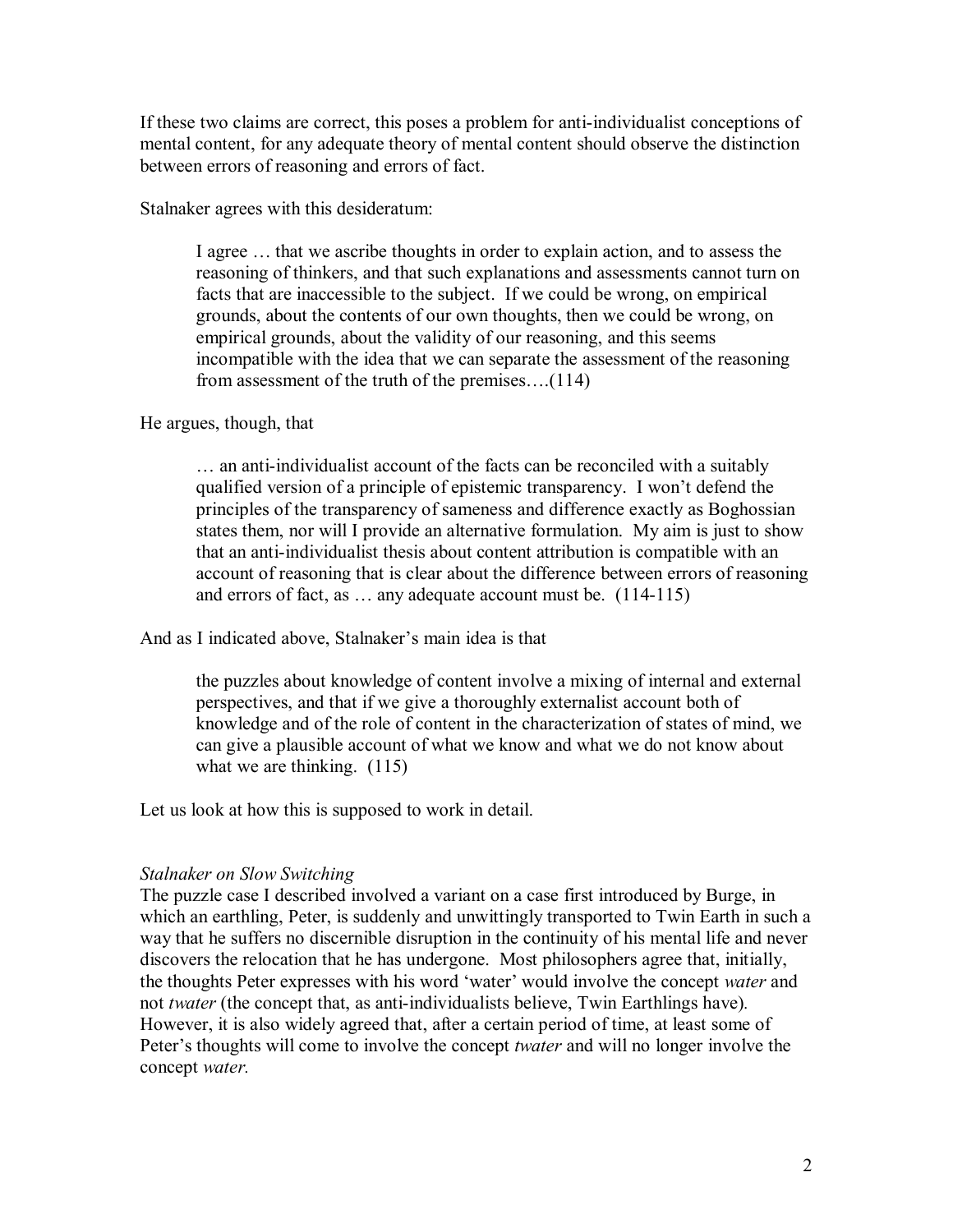I argued for two main points. First, that while we would expect, on general antiindividualist grounds, that some of Peter's tokens of 'water' would express thoughts involving the concept *twater*, we would also expect others of his 'water' thoughts to retain their earthly contents and so to involve the concept *water*. For example, suppose Peter remembers some earthly experience in which he was looking out on a lake. It would be natural to describe this as a case in which Peter was thinking about water and not twater. Second, I argued that it followed that we could therefore imagine a case in which Peter combines a *water* thought with a *twater* thought to reason invalidly, as follows:

(Water) 'There was water in that lake' 'There is water in this lake' Therefore 'There is water in both lakes.'

Intuitively, though, Peter is not irrational, he is merely lacking some empirical information.

As Stalnaker notes, philosophers have responded to this puzzle case in one of two main ways.

The first, by Michael Tye, in effect denies that Peter has both the *water* and the *twater* concepts available to him after the switch; rather, the *water* concept is displaced (or replaced) by the *twater* concept.[2](#page-2-0)

The second way of responding, developed by Burge, concedes that Peter will have access to both concepts after the switch, but insists that no equivocation in reasoning can result because of the role of "preservative memory" in reasoning. The idea is that some appropriate principle applicable to reasoning will guarantee that the three tokens of 'water' in the (Water) inference will all express the same 'water' concept, whichever one that happens to be.<sup>[3](#page-2-1)</sup>

I find both of these responses implausible. The first because it involves an implausible view of concept attribution and the second because, as some have pointed out, it requires saying that which concepts are deployed in the (Water) inference will depend on the *order* in which one thinks the premises.<sup>[4](#page-2-2)</sup>

Interestingly, though, Stalnaker's view is that there is actually something right in each of these solutions, but that they will continue to seem implausible unless they are embedded in the more thoroughly externalist picture that it is his aim to set out and recommend. He says:

<span id="page-2-0"></span> $2$  Tye, (1998).

<span id="page-2-1"></span><sup>&</sup>lt;sup>3</sup> Burge, (1998). See also Schiffer (1992), which first proposed this sort of line.

<span id="page-2-2"></span> $4$  See Brown, 2004, p. 178.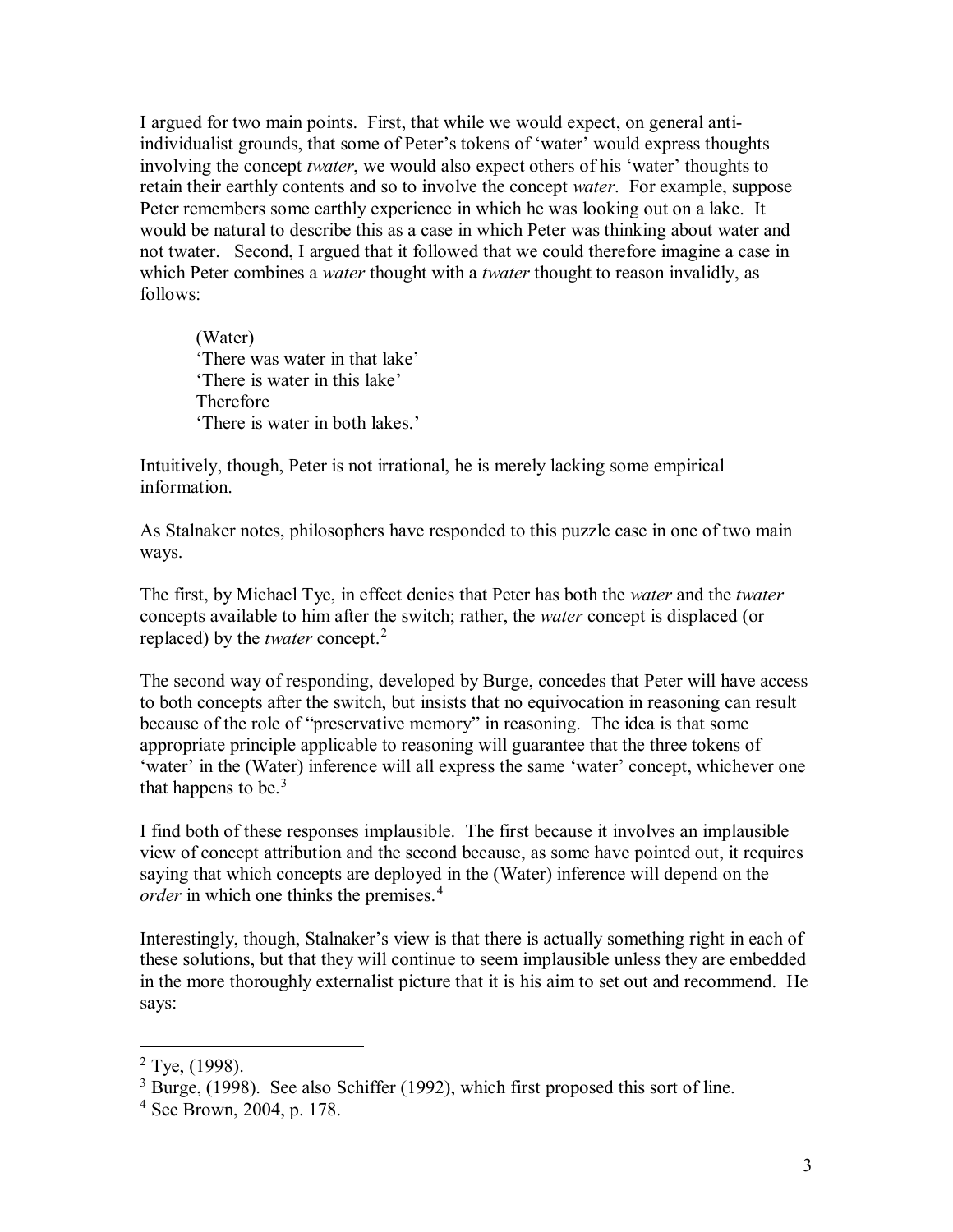Each of these responses to Boghossian's argument may appear strained, but I think the source of this appearance is that there is something misleading about locating the cognitive shift in Peter, rather than in the context in which knowledge is attributed to him, or in the circumstances that are appropriate for describing his cognitive situation. (122)

Instead of thinking of content attributions as a matter of trying to get something right about a thinker's internal states, Stalnaker says, we should think of them, rather, as parts of attempts to explain how thinkers can have a capacity to make their actions depend on the way the world is and a disposition to make their actions depend on the way they take the world to be. If we view content attribution in this way, we will not seek some overarching theory that will tell us in some attributor-context-independent way what a thinker is thinking. Rather, we will use different resources on different occasions, possibly depending both on the thinker's and the attributor's circumstances. Transparency will get satisfied not because thinkers are acquainted with objects whose essence they can't mistake, but because an apt explanation of a thinker's capacities and dispositions will often call for satisfying it.

Stalnaker gives a helpful summary of his preferred way of thinking about attributions of intentional content. It will be useful to quote him at length:

As I understand it, Boghossian's view of the target of his criticism is an essentially internalist picture, with an externalist component grafted onto it. Our thoughts are something like internal sentences to which we have access because they are part of the internal mental world. But (this is the externalist part) these mental sentences, individuated by their content, have essential properties that are extrinsic to the mind, and so are not accessible to the person who is thinking the thought. But we shouldn't think of access to our thoughts as access to an internal vehicle of representation. According to a more thoroughly externalist picture, we should think of the representation of states of knowledge and belief, and the content of occurrent thoughts, this way: Thinkers are things with a capacity to make their actions depend on the way the world is, and with dispositions to make their actions depend on the way they take the world to be. Theorists and attributors of thought characterize these capacities and dispositions by locating the world as the thinker takes it to be in a space of relevant alternative possibilities. The theorist uses actual things and properties to describe these possibilities, and that is why content depends on facts about the actual world….When the way the world actually is diverges from the way the subject takes it to be with respect to the identity and nature of things, and in particular when he or she conflates distinct things, or thinks of one thing as two, or when the changes in the world as it is diverge from changes in the world as it is taken to be, we may find it difficult to characterize a world according to the thinker that is apt for describing that person's cognitive capacities and dispositions. But our descriptive resources are rich and flexible, and in context, we can usually find a way. What counts as a correct description of the world according to the thinker may depend on the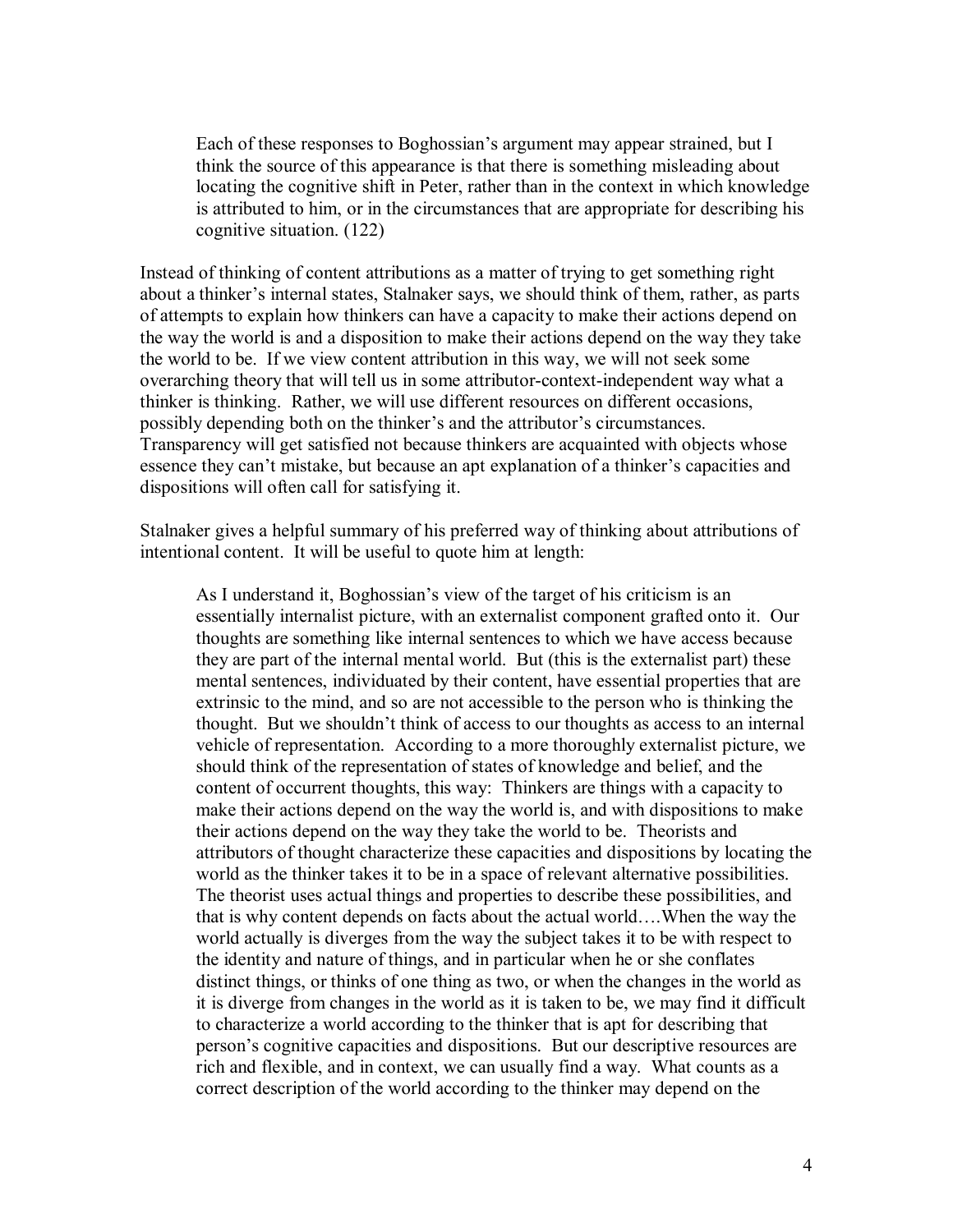attributor's context. A principle of epistemic transparency is satisfied, according to this picture, not because the thinker is directly acquainted with an inner object that has an inner content essentially, but because an apt description of a thinker's cognitive state, if it is to explain the rational capacities and dispositions it is intended to explain, must represent the way the world is according to the thinker in a way that satisfies it. (130-1)

### *Discussion of Stalnaker's Alternative Approach to Mental Content*

Before looking at how Stalnaker's more thoroughly externalist alternative approach to mental content is supposed to help us with our puzzle, I want to comment briefly on his characterization of the difference between our respective approaches to mental content.

I think that Stalnaker is right that the target of my discussion is a conception of mental content that incorporates both internal and external components. But I would describe those components a little differently, and I would emphasize both how well motivated they are and how widely accepted they are by those working in the philosophy of mind.

About the internal component, I don't think it's right to say that it consists in the view that mental contents are carried by word-like vehicles that can be identified independently of their meanings. All that the internal component is committed to is that a thinker can be introspectively aware that he has an occurrent thought when he has one, something that seems so intuitive as to need no argument. This can be made vivid by talk of consciously accessible word-like vehicles for contents, but that is not essential for the intuitive claim that we have a capacity for introspective awareness of occurrent thought (without prejudging whether we also have such a capacity for thought's content).

Stalnaker also equates talk of word-like vehicles for contents with talk of concepts. And he blames concept talk for generating what he takes to be a fruitless puzzle about whether Peter has one 'water' concept or two.

The debate about how to understand the slow switching scenario is often framed as the question whether our unfortunate character has (at the later time) one "water" concept or two. Does Peter lose one concept or gain another, at the time of the "switch", or does he keep the old concept when he gains the new one, while systematically confusing them with each other? This way of putting the issue suggest that the issue is about Peter's internal cognitive mechanism: does he have two different folders labeled "water" in his mental file cabinet, one old and one new, or did he throw out the old one, moving its contents into the new one, when the switch occurred? (122)

He complains, however, that the arguments about the issue do not consider evidence about the form that mental representation takes, a speculative matter at best, and that the forms of mental representation do not seem relevant.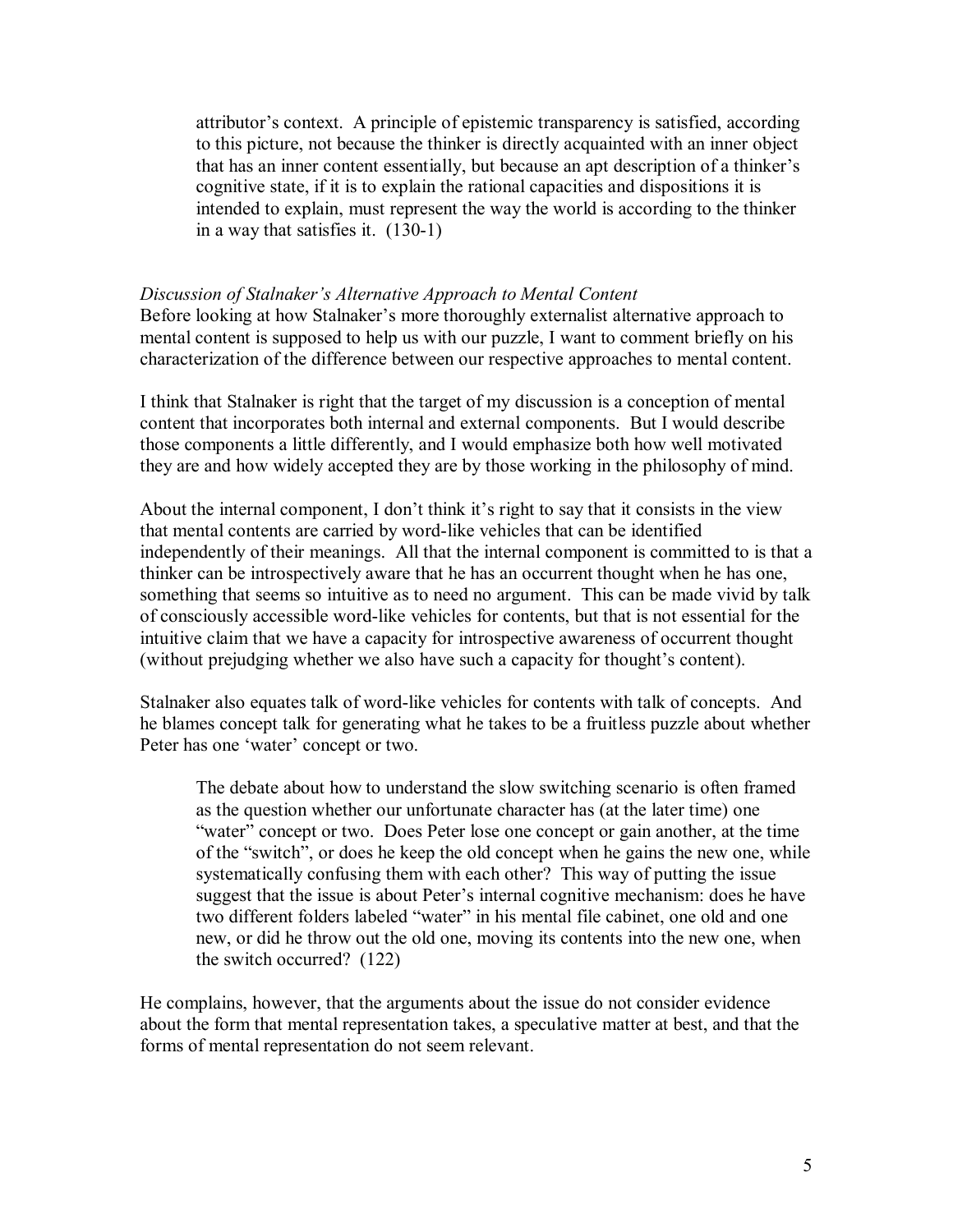Once again, I think two distinct views are being conflated here. I accept concept talk, but I think of concepts not as mental words, but as propositional constituents. This is not entirely non-committal, of course, it is a lot less committal than a language of thought picture with consciously accessible mental words.

I'm not sure whether these differences in characterization are more than merely terminological, but I find it more illuminating to describe the conception of mental content that I endorse, and that Stalnaker opposes, as consisting in the following two theses. First, that there are *attributor-independent* facts about what contents a thinker is thinking. Second, that such contents are broadly Fregean in the sense that they don't involve *actual* objects and properties, but rather modes of presentations thereof. Let's call the first the thesis of Intentional Realism and the second, Fregeanism. These two theses are independent of one another. I'll call their conjunction, the Common View.

Now, many philosophers hold something like the Common View. And one way of representing the point of my paper on transparency was to say that when the Common View is combined with Twin Earth style anti-individualism about mental content, we get the sorts of Peter-type puzzles outlined above. And one good way to represent Stalnaker's argument in the chapter under discussion is to say that he thinks that the culprit here is not the anti-individualism per se but rather the Common View itself, that once we get rid of the Common View, and replace it with his more contextual and extensional conception of mental content, the puzzles disappear.

Before we look at what life might look like without the Common View, I want to emphasize the extent to which theorists working within the philosophy of mind accept it. I believe that the Common View is presupposed by anyone who regards the Twin Earth thought experiments to have established an anti-individualism about mental content of a *surprising* kind.

That the Twin Earth experiments presuppose Intentional Realism will be readily granted. But it may not be as obvious that they presuppose Fregeanism. To see that they do, we need only bear in mind that it's obvious that the *reference* relation is widely individuated, that facts about what our thoughts refer to supervene on facts outside our heads. Even Frege, for whom reference is determined by fit with the conditions laid down by senses, would have to think this, for, even on his view, what our thoughts refer to will depend on what in the world satisfies those conditions.

So, it's obviously true of Russellian propositions that grasp of them is widely individuated. The surprising claim, the ground for which was prepared by Putnam but which was most fully developed by Burge, was that the Twin Earth experiments showed that even grasp of *sense* had to be thought of as widely individuated. That is why those experiments are best understood as involving Fregean propositions.

Be that as it may, let us look at whether Stalnaker's alternative picture is able to defuse the puzzle about Peter.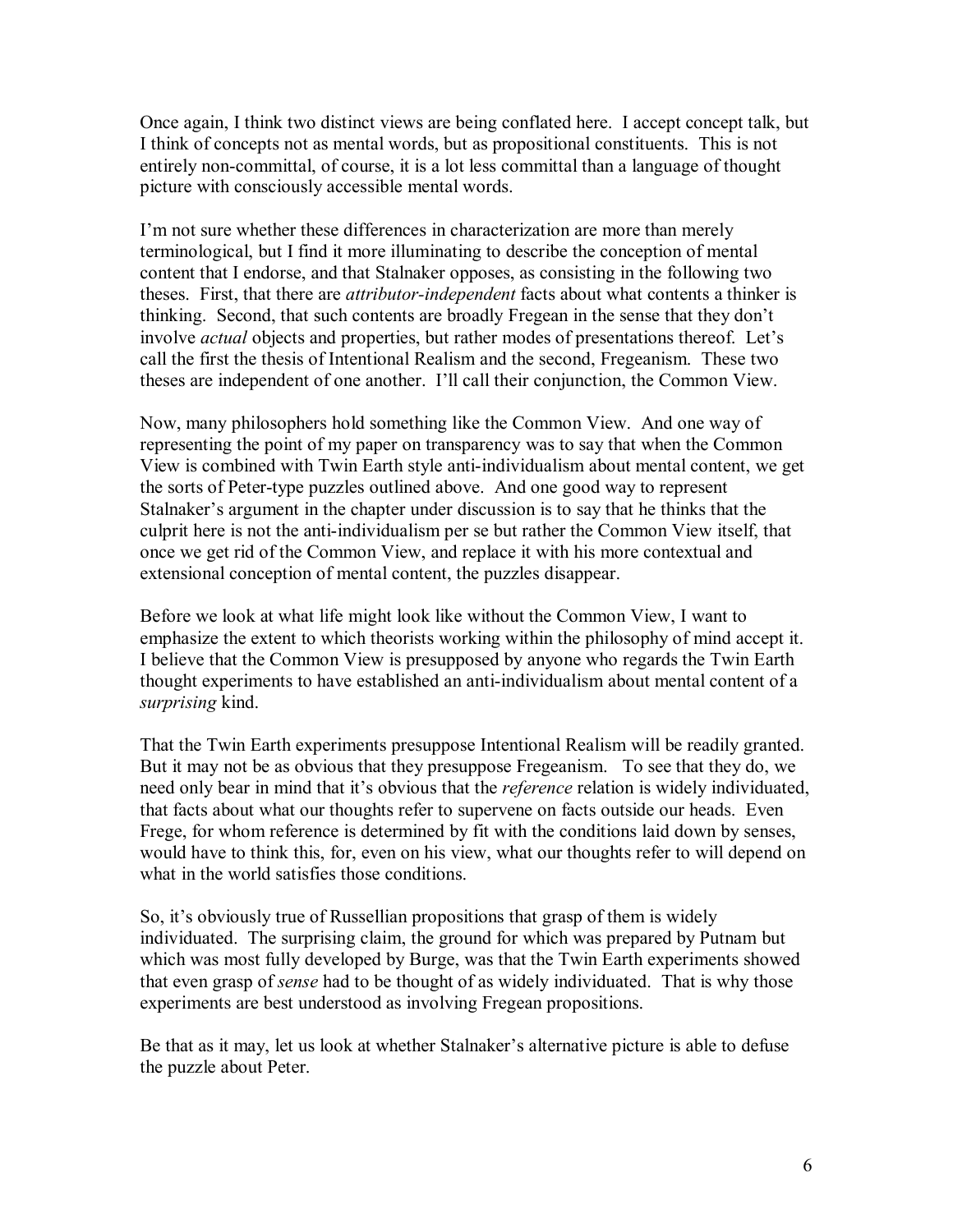Surprisingly, Stalnaker doesn't offer a direct treatment of Peter. Instead, he tells four variants on the Peter story, ones that involve less science fiction, and he indicates for some of them how he would be inclined to treat them in such a way that transparency is satisfied. Two of these stories involve proper names ("Treasure Island" and "Aston-Martin") and two involve indexicals ("this," "that" and "tomorrow"). True to his more contextual approach, different cases receive different treatments depending upon the circumstances of the case and the attributor's needs and purposes.

I should note that these variant stories would *not* have sufficed for my purposes in the paper on transparency, because I was trying to show that one could get a failure of the transparency of difference for senses, concepts, or modes of presentation, of properties. I took it to be obvious, as I said in the paper, that one would get such failures in the case of terms, such as proper names or demonstratives, that are best regarded as directly referring expressions.

Nevertheless, we can still look at Stalnaker's treatment of the variant stories to see if we can put together a possible response to the Peter case on the basis of the resources he provides.

The variant scenario whose treatment would be most directly adaptable to the case of Peter is the one involving a thinker, John, who conflates two different ships that he is looking at in a harbor to reason in a way that would be expressed linguistically as follows:

(Ship) (P1) *This* ship (pointing to the bow) is an aircraft carrier; (P2) *This* ship (pointing to the stern of the second ship) is British; Therefore, there is a British aircraft carrier in the harbor.

Stalnaker says:

Here it seems clear that the two are premises are about different ships, and so both are true. But the conclusion is false, so isn't John making an unwitting logical error? Isn't he mistakenly confusing the proposition that *this* ship is an aircraft carrier with the distinct one that *that* one is? Here I think the best way for the theorist to represent the reasoning is to take it to involve a false tacit presupposition, a suppressed premise, that *this* ship is *that* one, rather than a false belief that the two thought have the same content. [footnote suppressed] This way of representing the reasoning does not assume that John has entertained the possibility that the two ships are different – the possibility that distinguishes the two propositions – or that the proposition that excludes this possibility is in any way encoded at some perhaps subpersonal level in John's cognitive apparatus. Most of what we presuppose is presupposed simply by not recognizing the possibilities in which the presuppositions are false. The explicit statement of the tacit presupposition is part of the theorist's representation of the situation.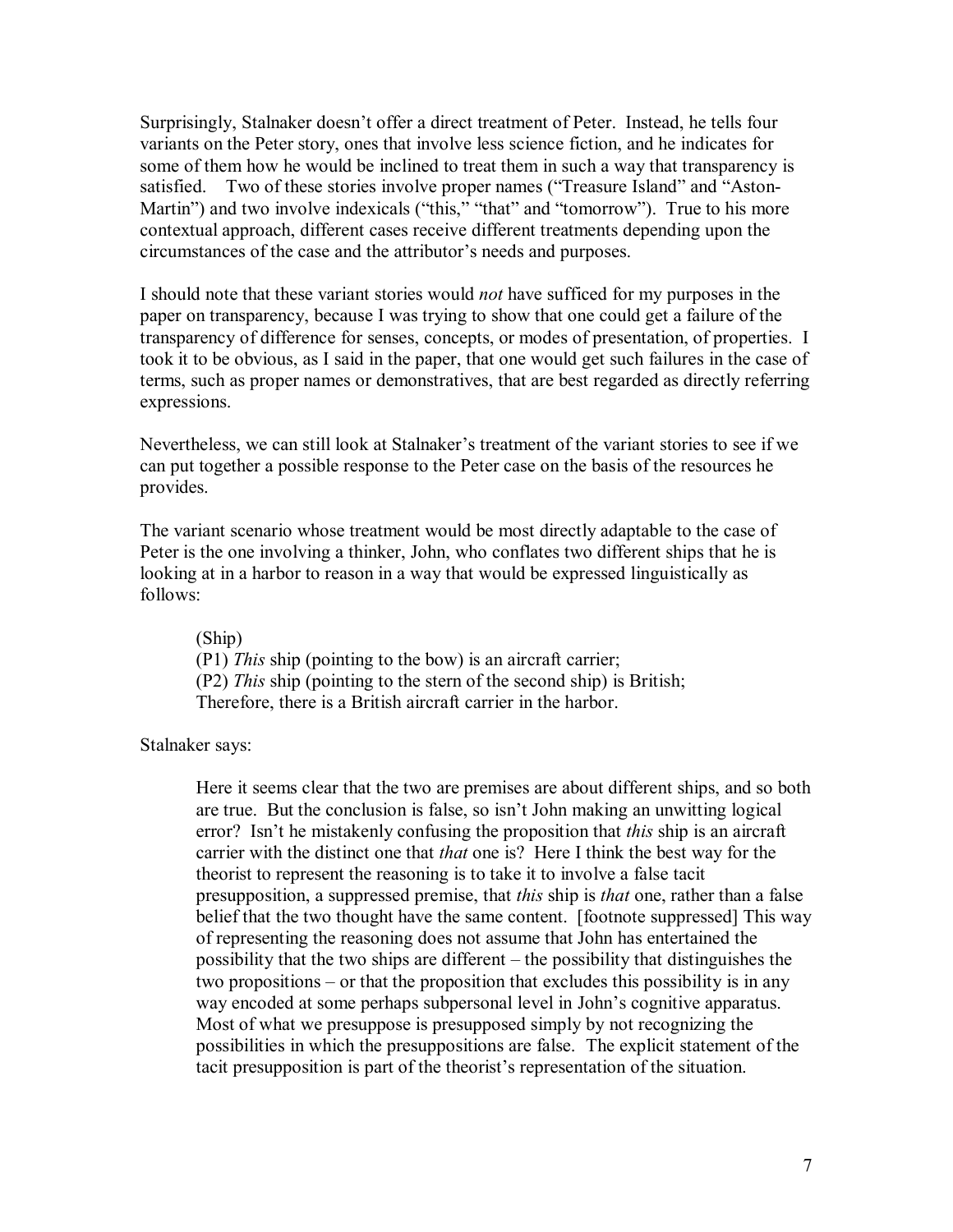We could imagine applying this treatment to the case of Peter. We could say that, in his (Water) reasoning, Peter is tacitly presupposing that twater is water, that there is a false suppressed premise in his argument. This would render the reasoning valid. To make this solution work, we would be forced to say, as Stalnaker does in the variant case that he's discussing, that attributing this presupposition to Peter does not assume that Peter has entertained the possibility that water and twater are distinct substances, or that the proposition that excludes this possibility is in any way encoded in Peter's cognitive apparatus.

I think there are various grounds for being dissatisfied with this sort of solution to our problem, but I will focus on one main line of thought.

Stalnaker is aware, of course, that attributions of validity-restoring presuppositions can't be totally unconstrained, since some people do reason invalidly and it wouldn't always be right to attribute to them presuppositions that would absolve them of logical error. He doesn't say much about what does constrain such attributions, but what he says suggests that the reason it would be appropriate to credit John with the presupposition has to do with the fact that John would *understand* the proposition that *this* ship is an aircraft carrier while *that* one isn't, and would not take the claim to be a simple contradiction.

Applied to the case of Peter, we could try saying that we could credit Peter with the 'twater is water' presupposition because he would understand the proposition that this stuff he is looking at is twater and not water.

But it's entirely unclear that Peter would understand this proposition in his current state or that he would not regard it as a contradiction. Of course, he doesn't have two terms for water and twater. So, without any further instruction, or the introduction of new terminology, all we would be able to do is say to him: "This stuff is water and not water," meaning *water* by the first occurrence and *twater* by the second. This would obviously do us no good.

To get Peter to understand that there are two substances where he thinks there is one, we would have to explain to him how these substances are individuated and how this is said, by philosophers of language and mind, to affect what concepts one possesses.

So the way the story would have to unfold in the case of Peter is that we could say that we can credit him with the relevant presupposition because he would, after sufficient instruction and explanation, rationally come to accept that there are two substances here, and two concepts, and not just one of each.

But there are two problems with this tack. First, it seems very implausible to claim that I can be said to presuppose P because, given sufficient instruction and explanation, I would rationally come to accept P. Suppose I were to give an incomplete proof of Fermat's Last Theorem, not realizing that it depended on the truth of the Taniyama-Shimura Conjecture and perhaps not ever having entertained this proposition. Could we really say that I was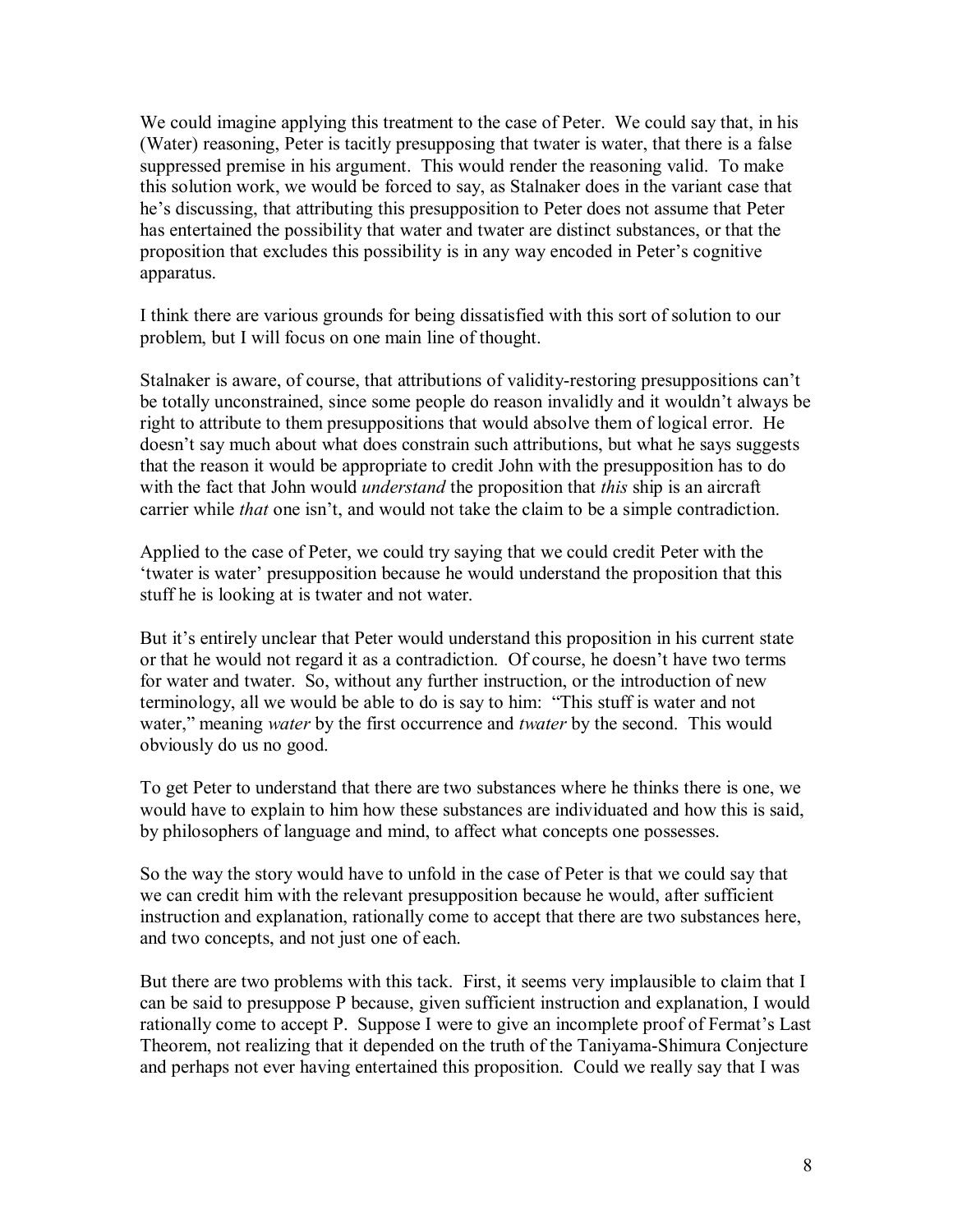presupposing that the Taniyama-Shimura conjecture was true, because I could be brought to rationally accept it, given sufficient instruction and explanation?

A worse problem derives from the requirement that Peter's acceptance of the 'twater is not water 'proposition be *rational,* a condition that would appear to be required. For the main problem with violations of transparency, as I see it, is that they lead us to conflate someone's lacking empirical information with his failing to be rational. They do so because our notion of rationality constitutively involves the idea that a rational person will not make simple logical errors.

Now, though, if we need to say that someone counts as not violating transparency, and hence as not making a simple logical error, because he can be credited with tacitly making a certain presupposition; and he can be credited with making that presupposition because he would be willing to rationally accept a particular proposition given sufficient instruction and explanation; and he can be said to rationally accept the relevant proposition because he arrives at it without making simple logical errors; then it seems as though we will have turned around in a tight little circle. And we will therefore have failed to explain how it is possible for someone not to violate the transparency requirement, given anti-individualist views of content.

Up to this point, I have been willing to grant Stalnaker his rejection of Intentional Realism and to allow that we may have to find ways of saving transparency on an ad hoc basis, using different resources depending on the context. I now want to briefly raise a question about Stalnaker's rejection of Intentional Realism.

Stalnaker says, as we have seen:

Thinkers are things with…dispositions to make their actions depend on the way they take the world to be. Theorists and attributors of thought characterize these…dispositions by locating the world as the thinker takes it to be in a space of relevant possibilities….What counts as a correct description of the world according to the thinker may depend on the attributor's context.

Now, there is a puzzle, it seems to me, seeing how facts about a thinker's mental content could depend, quite generally, on facts about the attributor's context, including his purposes and beliefs. For purposes and beliefs are, of course, states with intentional content. So if we say that A's thinking p depend on B's purposes and beliefs, we would appear to be assuming that there is some fact of the matter about what B's mental contents are that don't themselves depend on what some other attributor would say. So it looks as though we are committed to at least some mental contents getting fixed independently of an attributor's variable purposes and beliefs. But then it looks as though Intentional Realism must be true for at least some contents.<sup>[5](#page-8-0)</sup>

<span id="page-8-0"></span> $<sup>5</sup>$  The issue here is reminiscent of the kind of issue one might raise for views, like Daniel</sup> Dennett's, to the effect that a thinker's having intentional states just amounts to his being treated from the intentional stance.